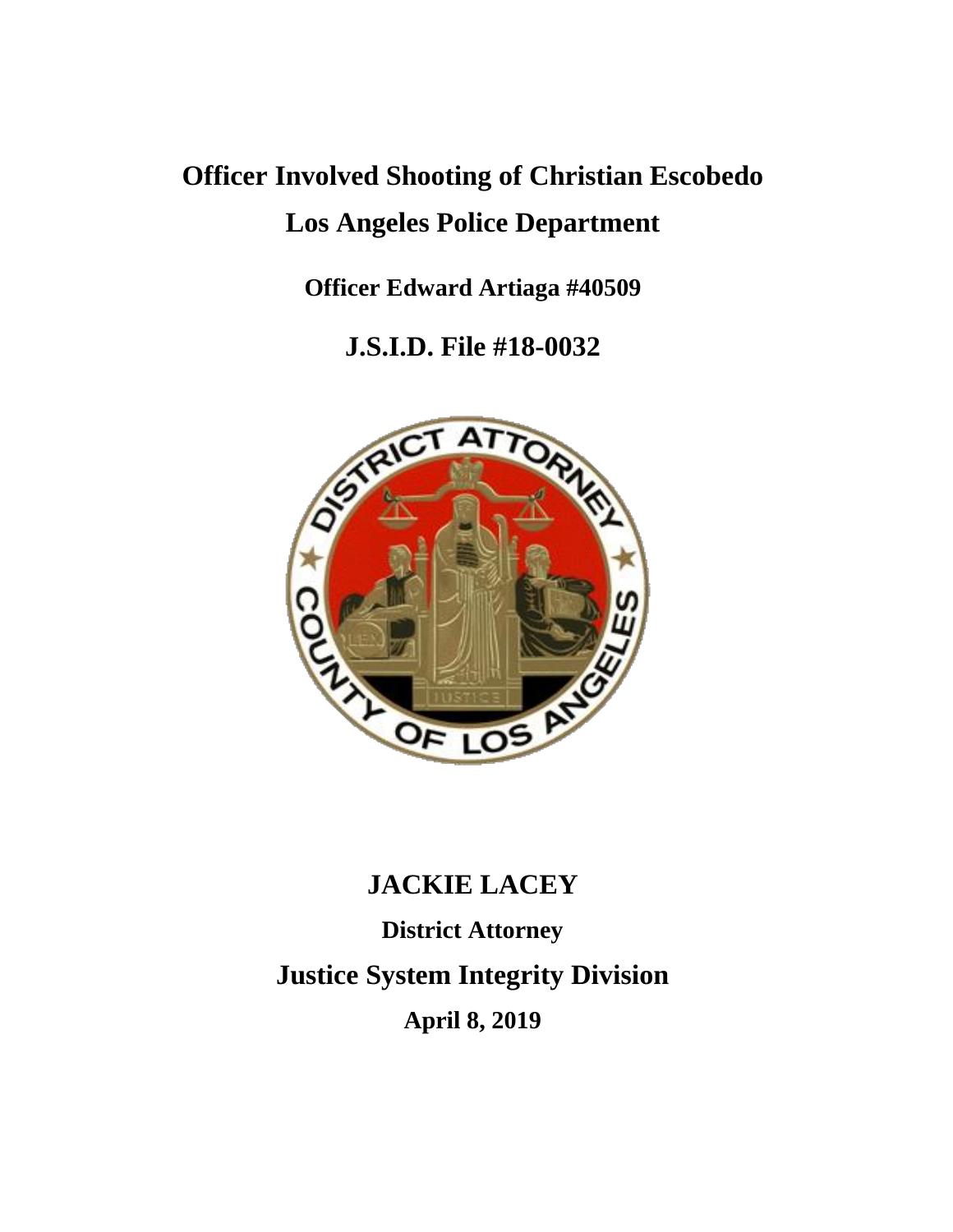#### **MEMORANDUM**

| TO:             | <b>COMMANDER ROBERT E. MARINO</b>                      |
|-----------------|--------------------------------------------------------|
|                 | Los Angeles Police Department                          |
|                 | Force Investigation Division                           |
|                 | 100 West First Street, Suite 431                       |
|                 | Los Angeles, California 90012                          |
| FROM:           | JUSTICE SYSTEM INTEGRITY DIVISION                      |
|                 | Los Angeles County District Attorney's Office          |
| <b>SUBJECT:</b> | <b>Officer Involved Shooting of Christian Escobedo</b> |
|                 | J.S.I.D. File #18-0032                                 |
|                 | F.I.D. File #F004-18                                   |
| DAIE:           | April 8, 2019                                          |

The Justice System Integrity Division of the Los Angeles County District Attorney's Office has completed its review of the January 14, 2018 fatal shooting of Christian Escobedo by Los Angeles Police Department (LAPD) Officer Edward Artiaga. We have concluded Officer Artiaga acted lawfully in self-defense.

The District Attorney's Command Center was notified of the shooting at approximately 9:20 a.m., on January 14, 2018. The District Attorney Response Team responded to the location. They were given a briefing regarding the circumstances surrounding the shooting and a walk-through of the scene.

The following analysis is based on investigative reports, Body Worn Video (BWV) footage, transcripts of interviews, firearm analysis reports, crime scene diagrams and sketches, and witness statements submitted to this office by LAPD Force Investigation Division Lieutenant Damien Gutierrez. Officer Artiaga's compelled statement was considered as part of this analysis.

### **FACTUAL ANALYSIS**

On January 14, 2018, at approximately 6:25 a.m., Max. S. exited his residence on Amethyst Street to go to work. As he walked toward his vehicle, he noticed two men in his driveway. The first man<sup>1</sup> was seated on the pavement with his knees up toward his chest and his head facing down. This man had a black hoodie over his head and Max was unable to observe any of his facial features.

 $\overline{\phantom{a}}$ 

 $<sup>1</sup>$  This individual was never identified.</sup>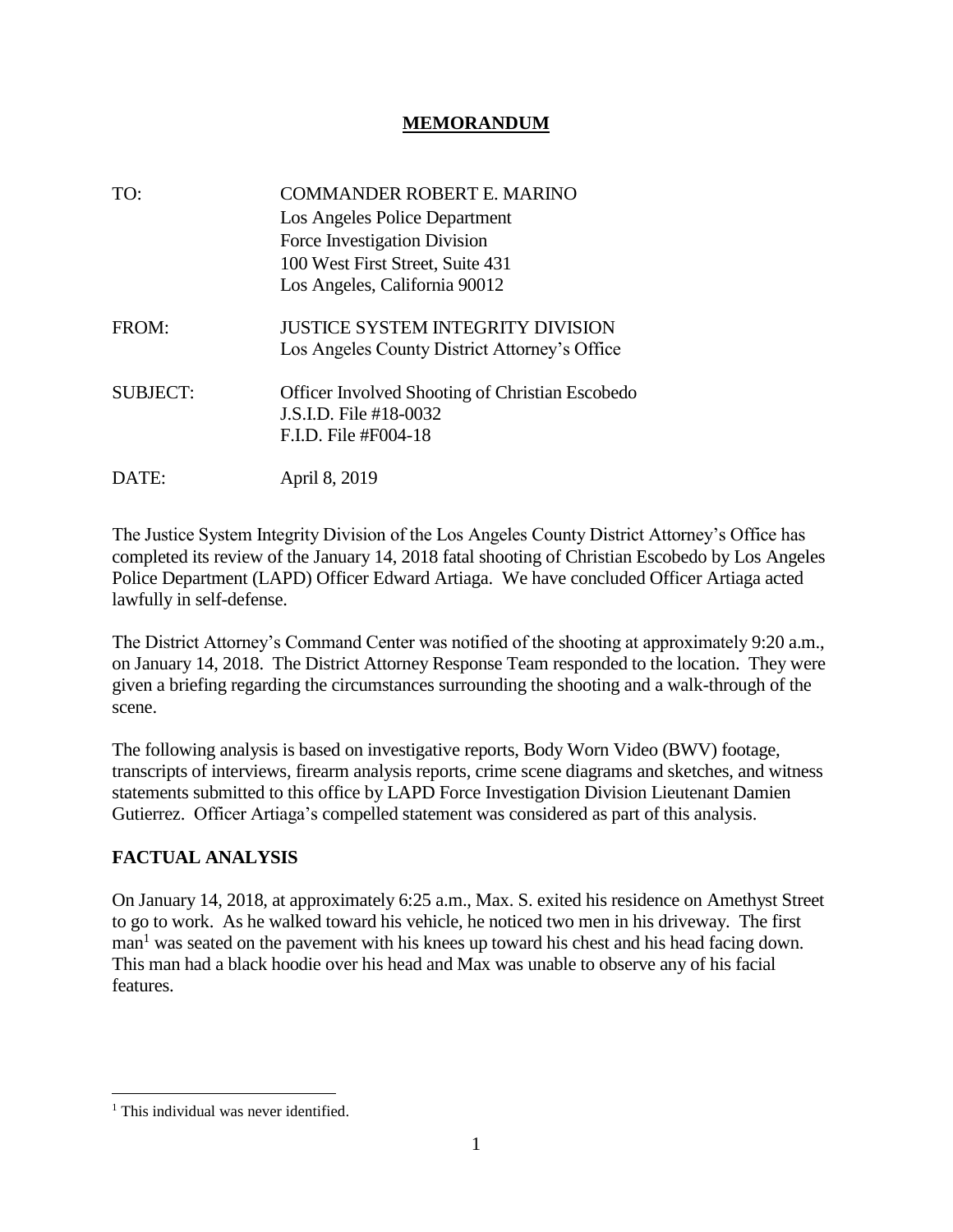The second individual, later identified as 22 year old Christian Escobedo, was lying on his back in the driveway with his eyes closed. Max noticed a gun in Escobedo's right hand, resting on his right thigh. Max immediately went inside his residence and called the police.

LAPD dispatch issued a broadcast at 6:32 a.m., referring to a "possible ADW suspect" and describing the suspect as "male Hispanic, 20 years, black hoodie, black pants, holding a black handgun."

Uniformed Officers Edward Artiaga and Steven Valenzuela responded to the call and parked their patrol vehicle one house east of where the men were observed. The unidentified man was still seated in the driveway and Escobedo appeared to be asleep. Artiaga exited the driver's side door of the patrol car and positioned himself behind the front driver's side bumper while raising his pistol<sup>2</sup> and illuminating the men with the light attached to his weapon. Artiaga then said, "Yo! Stand up." Simultaneously, the unidentified man looked in Artiaga's direction, stood up, and ran up the driveway away from the officers. Valenzuela immediately pursued him on foot.



Artiaga's Body Worn Video depicting Escobedo lying on the ground and the unidentified man standing up before fleeing.

 $\overline{\phantom{a}}$ 

<sup>2</sup> Artiaga was armed with his department authorized Polymer .40 caliber Glock semiautomatic pistol.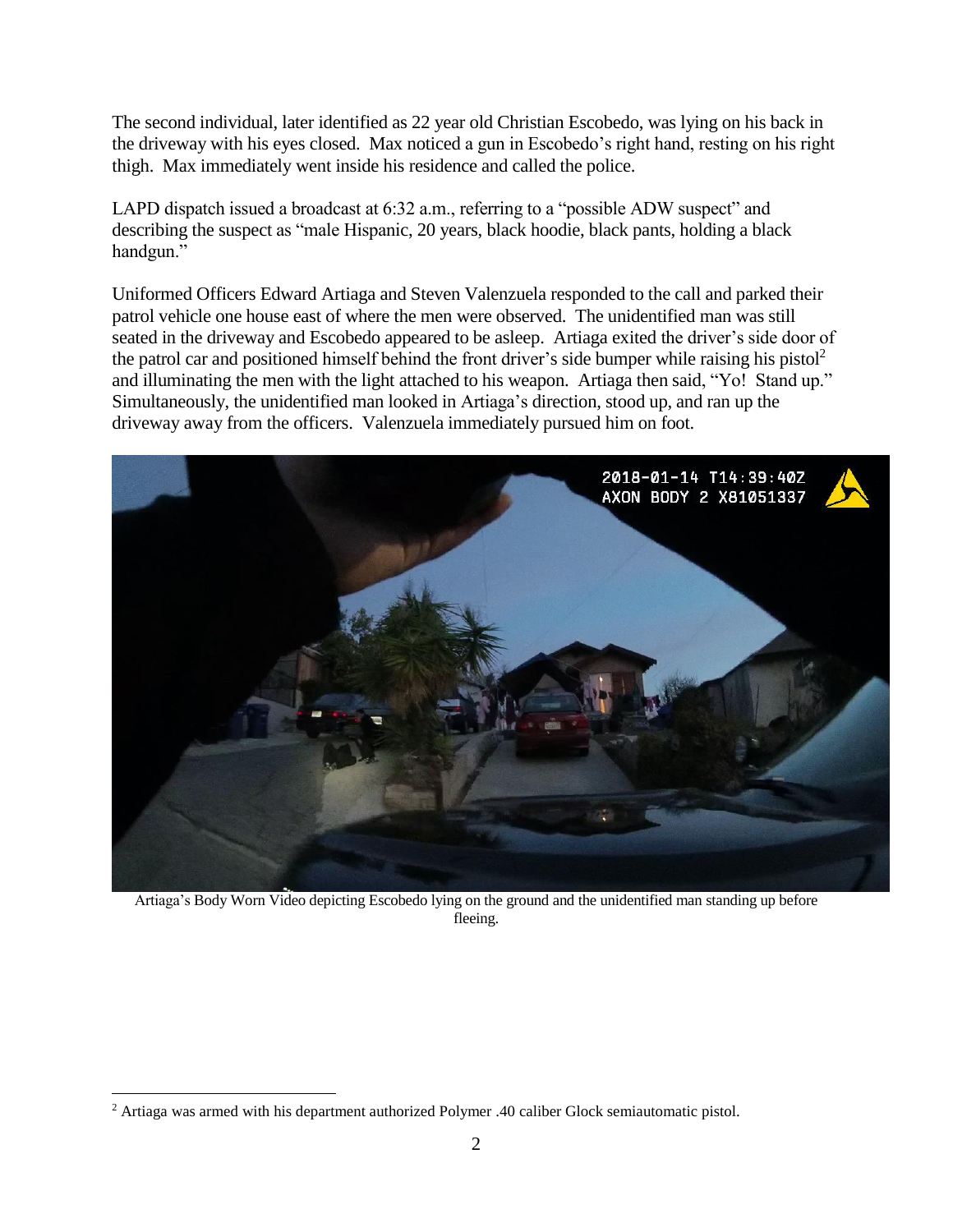As Valenzuela engaged in the foot pursuit, Artiaga ran up the driveway and continued to hold his pistol and illuminate the area where Escobedo was lying down. At this point, Escobedo was lying on his back with his right hand on his front waistband holding what appeared to be a handgun. Artiaga sent out a broadcast requesting back-up, an airship, and a supervisor.



Artiaga's BWV depicting Escobedo lying on the ground. (Photo enhanced for clarity by LAPD Force Investigation Division Investigative Support Unit.)

Artiaga's BWV then depicts the following: Artiaga began yelling, "Hey partner, partner, partner, partner, partner, partner, partner!" as Escobedo simultaneously sat up and turned in Artiaga's direction. Artiaga yelled at Escobedo, "Don't move! Don't move! Don't move!" Escobedo turned his upper torso and head toward Artiaga while moving his right hand (with the gun)<sup>3</sup> from his front waistband area to the right side of his torso, closer to Artiaga.

Artiaga backed away quickly from Escobedo while firing five consecutive rounds in rapid succession at him.<sup>5</sup>

Upon hearing gunshots and Artiaga yelling, "Partner!" Valenzuela abandoned his foot pursuit<sup>6</sup> and returned to the base of the driveway. When he arrived, Escobedo was down on the ground and Artiaga was standing, facing Escobedo, with his gun drawn. Valenzuela did not observe any of the

l

<sup>&</sup>lt;sup>5</sup> Four expended cartridge cases were recovered from the driveway and one expended cartridge case was recovered from the street.

<sup>&</sup>lt;sup>6</sup> The unidentified man was never apprehended.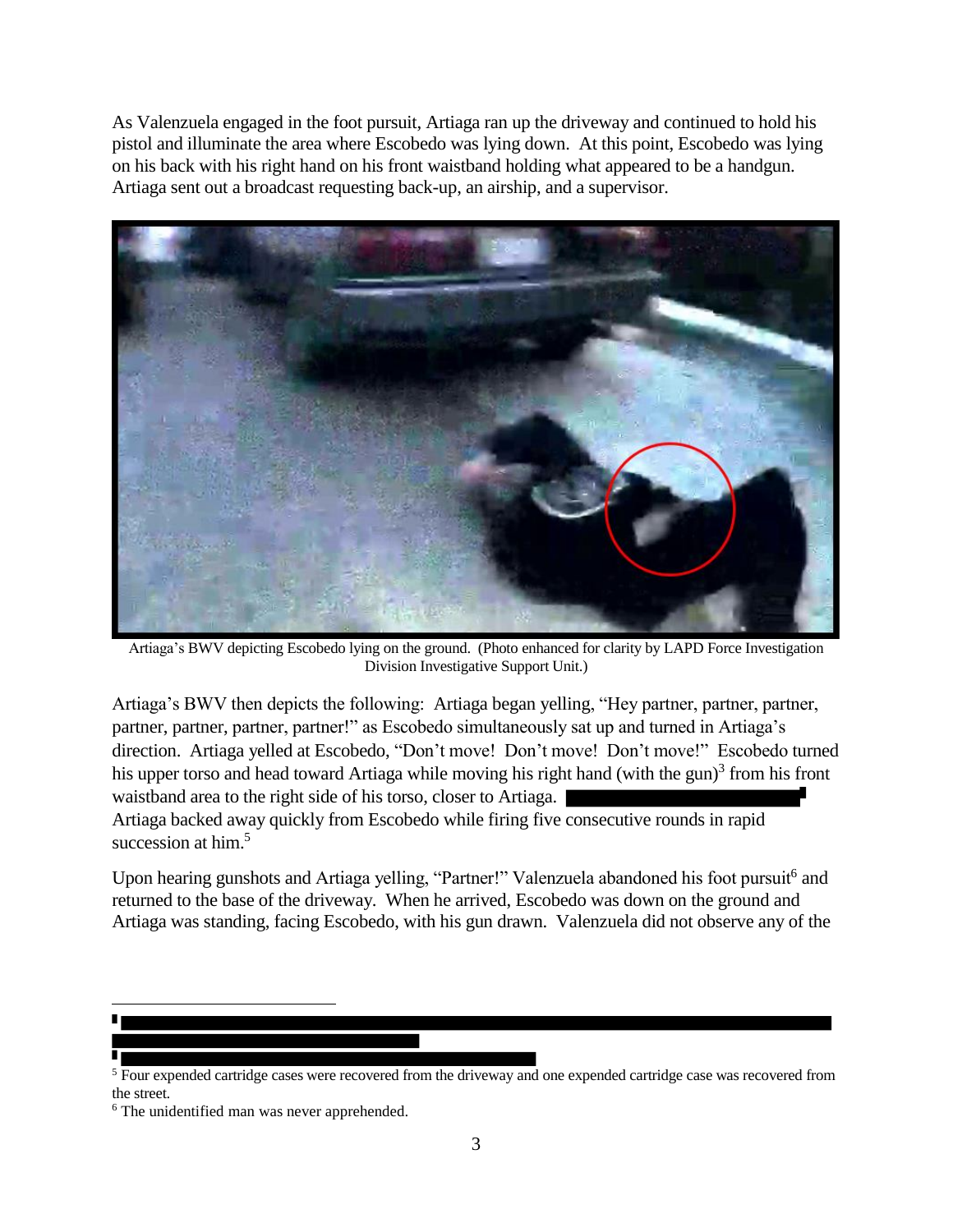interactions between Artiaga and Escobedo preceding the shooting, nor did he see Artiaga shoot Escobedo. Similarly, several neighbors also heard gunshots, but did not see the shooting.<sup>7</sup>



Officer Artiaga's BWV depicting Escobedo sitting up before being shot.

Additional units responded shortly thereafter. When they arrived, Escobedo was lying on his back with both arms resting on the driveway alongside his torso. A black Glock 9mm semiautomatic pistol was lying near his left knee. The gun was loaded with seven 9mm cartridges in the magazine and an additional cartridge in the chamber.

Los Angeles Fire Department (LAFD) personnel arrived at the scene and pronounced Escobedo dead at 6:58 a.m. A subsequent autopsy revealed Escobedo suffered five gunshot wounds: one entering into the right side of the head, one entering the right front shoulder area, one entering the right upper chest, one entering the right side of the torso, and one graze wound to the left shoulder. Subsequent toxicology testing revealed Escobedo had a Blood Alcohol Content (BAC) of .173.

 $\overline{\phantom{a}}$  $7$  Denise V. was inside her home when she heard gunshots. Onoria V. was outside retrieving his newspaper when he saw the unidentified man run past him. He then heard gunshots but was unsure what direction they came from or who the shooter was.